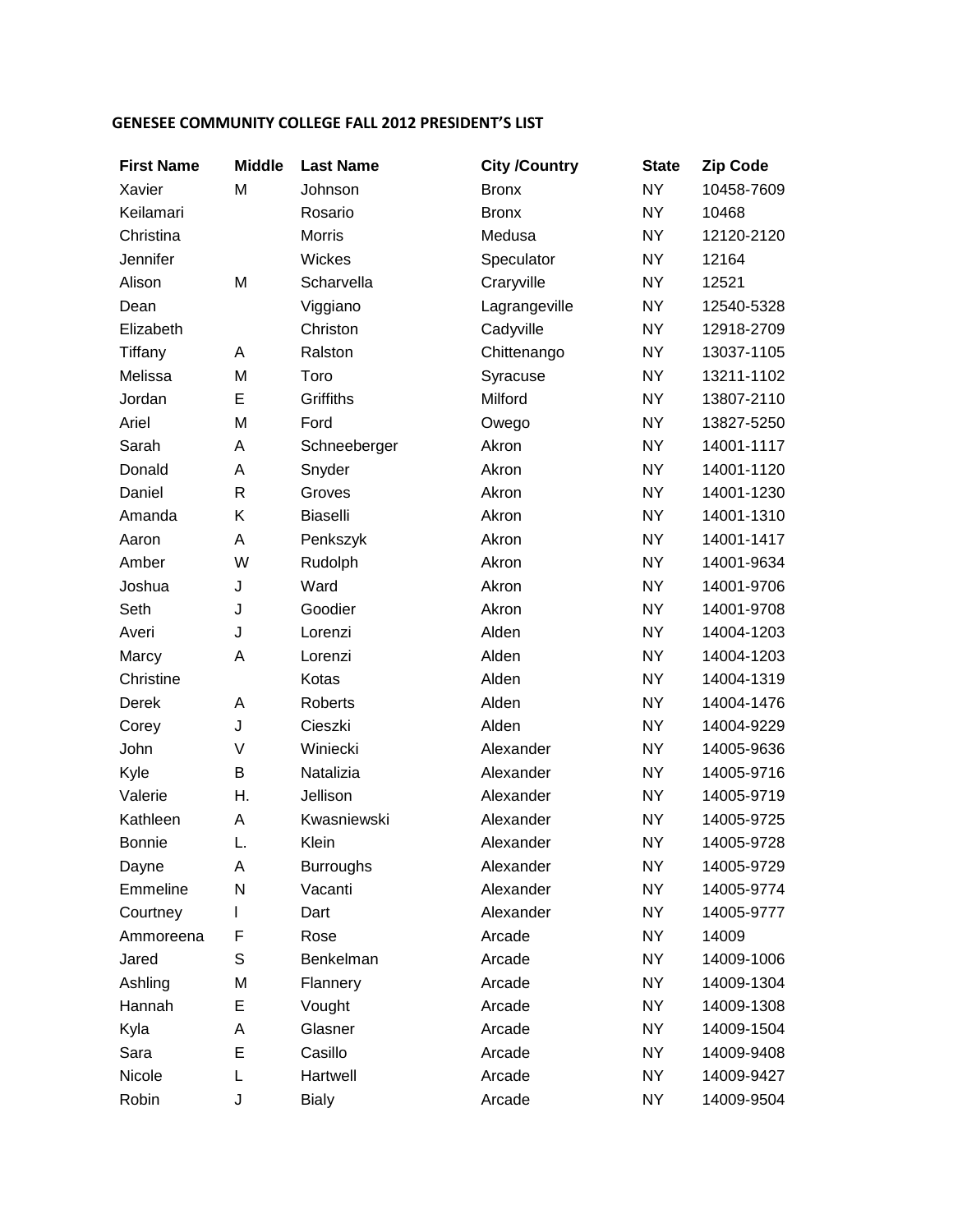| Megan           | A            | Clark           | Arcade       | <b>NY</b> | 14009-9512 |
|-----------------|--------------|-----------------|--------------|-----------|------------|
| Sarah           | C            | Woeller         | Attica       | <b>NY</b> | 14011      |
| Michael         | A            | <b>Brothers</b> | Attica       | <b>NY</b> | 14011-1047 |
| <b>Bradford</b> | T            | <b>Boxler</b>   | Attica       | <b>NY</b> | 14011-1212 |
| Cheyanne        |              | <b>Hawkins</b>  | Attica       | <b>NY</b> | 14011-9306 |
| Michelle        | R            | Beardslee       | Attica       | <b>NY</b> | 14011-9425 |
| Michael         | Α            | Strumpf         | Attica       | <b>NY</b> | 14011-9563 |
| Sarah           | E            | Strumpf         | Attica       | <b>NY</b> | 14011-9563 |
| Matthew         | C            | Curtis          | Attica       | <b>NY</b> | 14011-9601 |
| Randi           | Κ            | Prusak          | Attica       | <b>NY</b> | 14011-9625 |
| Jonathan        | M            | Meyers          | Attica       | <b>NY</b> | 14011-9655 |
| Daniel          | Β.           | Miller          | Attica       | <b>NY</b> | 14011-9665 |
| Elizabeth       | P            | <b>Staerr</b>   | Attica       | <b>NY</b> | 14011-9683 |
| Aaron           | P            | Thornton        | Attica       | <b>NY</b> | 14011-9683 |
| Sarah           |              | Scarborough     | <b>Basom</b> | <b>NY</b> | 14013-9508 |
| Kristen         | L            | <b>Birch</b>    | <b>Basom</b> | <b>NY</b> | 14013-9762 |
| Jenna           | L            | <b>Bischoff</b> | <b>Basom</b> | <b>NY</b> | 14013-9770 |
| Norma           |              | Harrison        | Batavia      | <b>NY</b> | 14020      |
| Taylor          | L            | Jacobs          | Batavia      | <b>NY</b> | 14020      |
| <b>Brett</b>    | T            | Patterson       | Batavia      | <b>NY</b> | 14020      |
| Cara            | J            | Ferraro         | Batavia      | <b>NY</b> | 14020-1027 |
| Nicole          | $\mathsf{R}$ | Crossett        | Batavia      | <b>NY</b> | 14020-1028 |
| Karen           | E            | Hart            | Batavia      | <b>NY</b> | 14020-1036 |
| Michelle        | M            | Williams        | Batavia      | <b>NY</b> | 14020-1101 |
| Leah            | E            | Mruczek         | Batavia      | <b>NY</b> | 14020-1163 |
| Amber           | L            | Sharick         | Batavia      | <b>NY</b> | 14020-1210 |
| Brendan         | F            | <b>Brown</b>    | Batavia      | <b>NY</b> | 14020-1216 |
| Natalie         | E            | <b>Brown</b>    | Batavia      | <b>NY</b> | 14020-1216 |
| Jessica         | M            | Dudek           | Batavia      | <b>NY</b> | 14020-1219 |
| Colin           | J            | Cassidy         | Batavia      | <b>NY</b> | 14020-1306 |
| Russell         | Г            | Stresing        | Batavia      | <b>NY</b> | 14020-1308 |
| Cathy           | Α            | Jacques         | Batavia      | <b>NY</b> | 14020-1329 |
| Neil            | D            | Santillan       | Batavia      | <b>NY</b> | 14020-1504 |
| Ashley          | N            | Hill            | Batavia      | <b>NY</b> | 14020-1541 |
| Samantha        | L            | Callisher       | Batavia      | <b>NY</b> | 14020-1606 |
| Jaime           | M            | <b>Bailey</b>   | Batavia      | <b>NY</b> | 14020-1607 |
| <b>Barney</b>   | М.           | Mitchell        | Batavia      | <b>NY</b> | 14020-1712 |
| Taylor          | Α            | White           | Batavia      | <b>NY</b> | 14020-1716 |
| Taylor          | C            | Doty            | Batavia      | <b>NY</b> | 14020-1722 |
| Justin          | M            | Perry           | Batavia      | <b>NY</b> | 14020-1745 |
| Andrea          | Κ            | Pursel          | Batavia      | <b>NY</b> | 14020-1753 |
| Sarah           | Α            | <b>Stendts</b>  | Batavia      | <b>NY</b> | 14020-1818 |
| Katie           | L            | Underhill       | Batavia      | <b>NY</b> | 14020-1916 |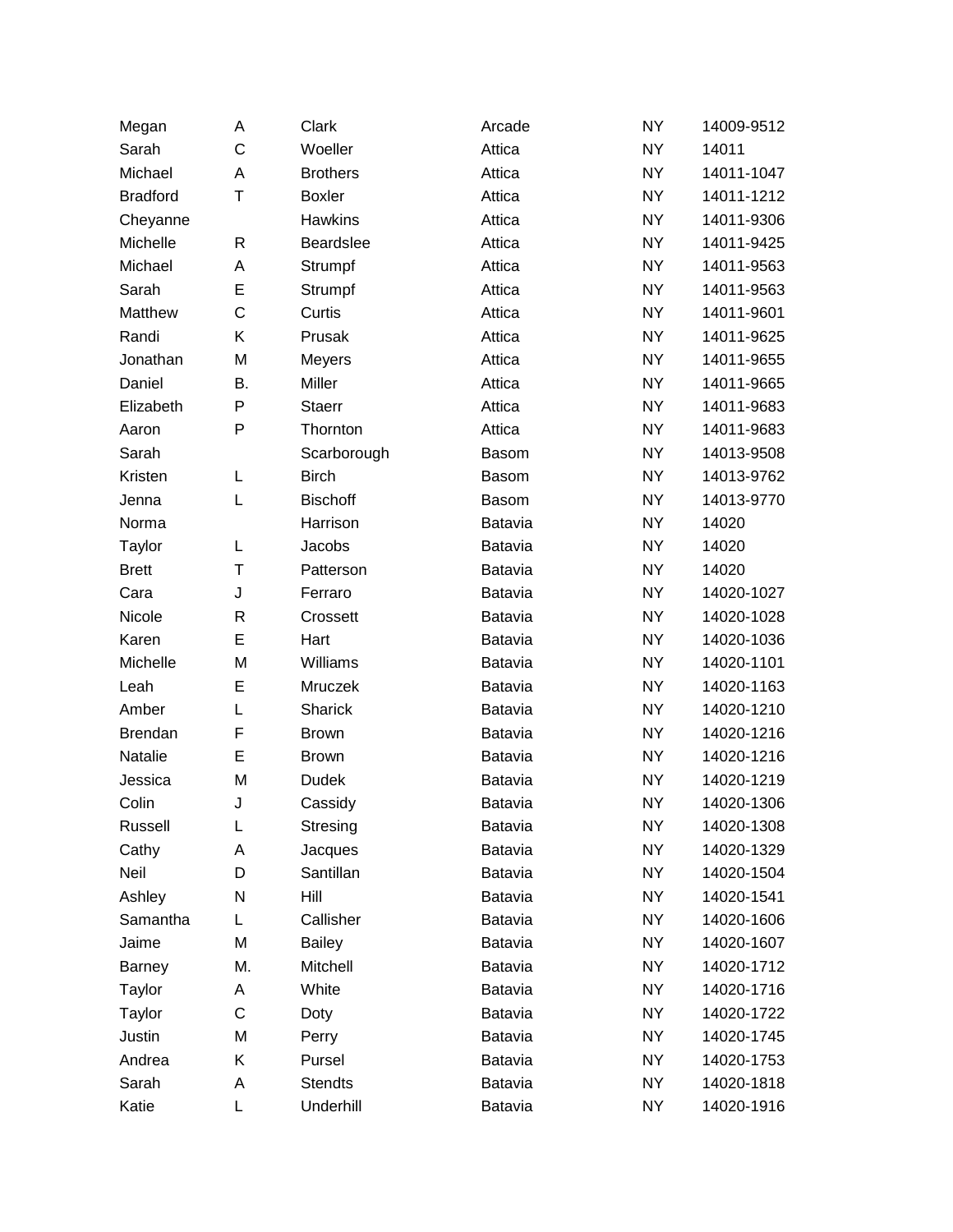| Jasmine         | A            | Johnson        | Batavia        | <b>NY</b> | 14020-2054 |
|-----------------|--------------|----------------|----------------|-----------|------------|
| Mari            | K            | Geer           | Batavia        | <b>NY</b> | 14020-2120 |
| Raychel         | Г            | Sanfratello    | <b>Batavia</b> | <b>NY</b> | 14020-2128 |
| Cynthia         | Α            | Russell        | Batavia        | <b>NY</b> | 14020-2135 |
| Sureda          | M            | Drue           | <b>Batavia</b> | <b>NY</b> | 14020-2207 |
| <b>Brittney</b> | M            | Okoniewski     | Batavia        | <b>NY</b> | 14020-2209 |
| Petra           | Г            | Dietrich       | <b>Batavia</b> | <b>NY</b> | 14020-2210 |
| Emma            | Н            | Peirick        | Batavia        | <b>NY</b> | 14020-2216 |
| Andrea          | M            | Garrison       | <b>Batavia</b> | <b>NY</b> | 14020-2321 |
| Suzanne         | M            | Smith          | Batavia        | <b>NY</b> | 14020-2405 |
| Mariah          | L            | <b>Brennan</b> | <b>Batavia</b> | <b>NY</b> | 14020-2409 |
| Robert          | J            | Barnard        | Batavia        | <b>NY</b> | 14020-2421 |
| Chelsea         | $\mathsf{R}$ | Gerace         | <b>Batavia</b> | <b>NY</b> | 14020-2514 |
| <b>Brian</b>    | Jason        | Sprague        | Batavia        | <b>NY</b> | 14020-2902 |
| Jeremy          | А.           | Weatherbee     | <b>Batavia</b> | <b>NY</b> | 14020-2924 |
| Melissa         | A            | Gardner        | Batavia        | <b>NY</b> | 14020-2935 |
| Ryan            | M            | Palone         | <b>Batavia</b> | <b>NY</b> | 14020-2944 |
| Rebecca         | L            | Truesdell      | Batavia        | <b>NY</b> | 14020-2944 |
| Nina            | L            | Potapova       | <b>Batavia</b> | <b>NY</b> | 14020-3011 |
| LeeAnn          | E            | McEwen         | Batavia        | <b>NY</b> | 14020-3216 |
| Amanda          | L            | Burshtynsky    | <b>Batavia</b> | <b>NY</b> | 14020-3221 |
| Jennifer        | L            | Alexander      | Batavia        | <b>NY</b> | 14020-3308 |
| Deirdre         | J            | Viscuso        | <b>Batavia</b> | <b>NY</b> | 14020-3413 |
| Jenelle         | C            | Yaeger         | Batavia        | <b>NY</b> | 14020-3423 |
| Janet           | M            | Richardson     | <b>Batavia</b> | <b>NY</b> | 14020-3524 |
| Mandy           | N            | Morrow         | <b>Batavia</b> | <b>NY</b> | 14020-3527 |
| Rachel          | E            | Guppenberger   | Batavia        | <b>NY</b> | 14020-3542 |
| Ashlee          | N            | <b>Brisley</b> | Batavia        | <b>NY</b> | 14020-3551 |
| Steven          | L            | <b>Burger</b>  | Batavia        | <b>NY</b> | 14020-3551 |
| Sydney          | Α            | Moag           | Batavia        | <b>NY</b> | 14020-3552 |
| Quinnette       | S            | Johnson        | Batavia        | <b>NY</b> | 14020-3553 |
| Nicole          | L            | Rushing        | Batavia        | <b>NY</b> | 14020-3567 |
| Timothy         | W            | Eck            | Batavia        | <b>NY</b> | 14020-3630 |
| Robin           | M            | Clemm          | Batavia        | <b>NY</b> | 14020-3644 |
| Sara            | Κ            | Weis           | Batavia        | NY.       | 14020-3820 |
| Amy             | Lynn         | <b>Brown</b>   | Batavia        | <b>NY</b> | 14020-9107 |
| Christopher     |              | Abdella        | Batavia        | <b>NY</b> | 14020-9432 |
| Jacob           | M            | Abdella        | Batavia        | <b>NY</b> | 14020-9432 |
| Kristy          | L.           | Abdella        | Batavia        | NY.       | 14020-9432 |
| Kerry           | L.           | Thuman         | Batavia        | <b>NY</b> | 14020-9479 |
| Amanda          | M            | Rumble         | Batavia        | NY.       | 14020-9481 |
| Patrick         | J            | Pixley         | Batavia        | <b>NY</b> | 14020-9501 |
| Rebecca         | M            | Kruger         | Batavia        | NY        | 14020-9514 |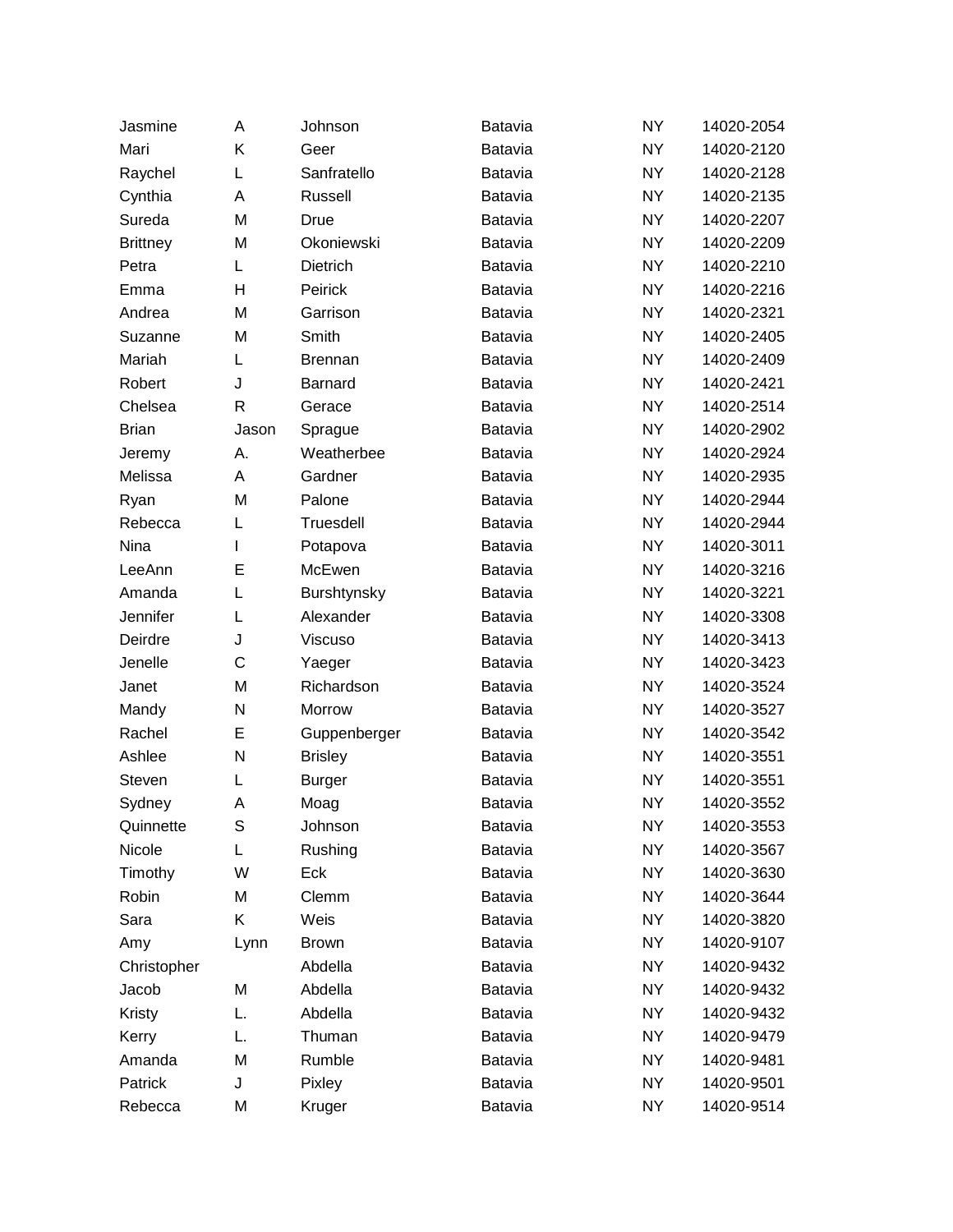| Natalie      | Н            | <b>Brown</b>     | Batavia       | <b>NY</b> | 14020-9533 |
|--------------|--------------|------------------|---------------|-----------|------------|
| Jessica      | L            | <b>DiSalvo</b>   | Batavia       | <b>NY</b> | 14020-9534 |
| Timothy      | G            | Taggart          | Batavia       | <b>NY</b> | 14020-9551 |
| Jenna        | L            | Bauer            | Batavia       | <b>NY</b> | 14020-9552 |
| Kathryn      | $\mathsf{C}$ | Svensen          | Batavia       | <b>NY</b> | 14020-9561 |
| Meghan       |              | Tiede            | Batavia       | <b>NY</b> | 14020-9603 |
| Richard      | M            | Long             | Batavia       | <b>NY</b> | 14020-9702 |
| Jacob        | V            | Sojda            | Batavia       | <b>NY</b> | 14020-9738 |
| Lillian      | C            | Thomas           | Batavia       | <b>NY</b> | 14020-9744 |
| Paige        | M            | <b>Stearns</b>   | Batavia       | <b>NY</b> | 14020-9798 |
| Roxanne      | M            | Corey            | Batavia       | <b>NY</b> | 14021-0282 |
| Paul         | H            | Mahoney          | <b>Bliss</b>  | <b>NY</b> | 14024-9603 |
| Orrin        | Τ            | Konfederath      | <b>Bliss</b>  | <b>NY</b> | 14024-9625 |
| Toni         | L            | <b>Bucklaew</b>  | <b>Bliss</b>  | <b>NY</b> | 14024-9739 |
| Rebekah      | A            | Kohlbacher       | Chaffee       | <b>NY</b> | 14030-9403 |
| Ryan         | A            | Graham           | Corfu         | <b>NY</b> | 14036-9308 |
| Dustin       | L            | Pratt            | Corfu         | <b>NY</b> | 14036-9511 |
| Shanna       | L            | <b>Burkhardt</b> | Corfu         | <b>NY</b> | 14036-9521 |
| Laura        | M            | Holovics         | Corfu         | <b>NY</b> | 14036-9531 |
| Kristy       | Κ            | <b>Buergel</b>   | Corfu         | <b>NY</b> | 14036-9568 |
| Alyssa       | M            | Reeb             | Corfu         | <b>NY</b> | 14036-9600 |
| Cortney      | M            | Edwards-Fenton   | Corfu         | <b>NY</b> | 14036-9636 |
| Janoah       | J            | <b>Myers</b>     | Corfu         | <b>NY</b> | 14036-9641 |
| Paul         | W            | Lane             | Corfu         | <b>NY</b> | 14036-9662 |
| Erika        | M            | Turner           | Corfu         | <b>NY</b> | 14036-9666 |
| Jillian      | M            | Frisillo         | Corfu         | <b>NY</b> | 14036-9699 |
| Dawn         | M            | Roberto          | Corfu         | <b>NY</b> | 14036-9702 |
| Joelle       | Κ            | Fugle            | Corfu         | <b>NY</b> | 14036-9712 |
| Lauren       | E            | Stroka           | Corfu         | <b>NY</b> | 14036-9724 |
| Angel        | M            | Alexander        | Corfu         | <b>NY</b> | 14036-9775 |
| Rachel       | Α            | Doktor           | Corfu         | <b>NY</b> | 14036-9783 |
| Kevin        | J            | Marek            | Crittenden    | <b>NY</b> | 14038-0173 |
| <b>Bryce</b> | J            | Turner           | Dale          | <b>NY</b> | 14039-0260 |
| Rebecca      | C            | Cobin            | Dale          | <b>NY</b> | 14039-9606 |
| William      | Τ            | Karches          | Darien Center | <b>NY</b> | 14040-9607 |
| Rachel       | E            | Walker           | Darien Center | <b>NY</b> | 14040-9619 |
| Zachary      | J            | Caito            | Darien Center | <b>NY</b> | 14040-9708 |
| William      | C            | Buckenmeyer      | Darien Center | <b>NY</b> | 14040-9712 |
| Cheryl       | L            | Holmwood         | Darien Center | <b>NY</b> | 14040-9723 |
| Ashlee       | A            | James            | Darien Center | <b>NY</b> | 14040-9730 |
| Hannah       | M            | Zimmermann       | Darien Center | NY        | 14040-9742 |
| James        | R            | Erb              | Darien Center | <b>NY</b> | 14040-9748 |
| Amanda       | M            | Lewis            | Darien Center | NY        | 14040-9751 |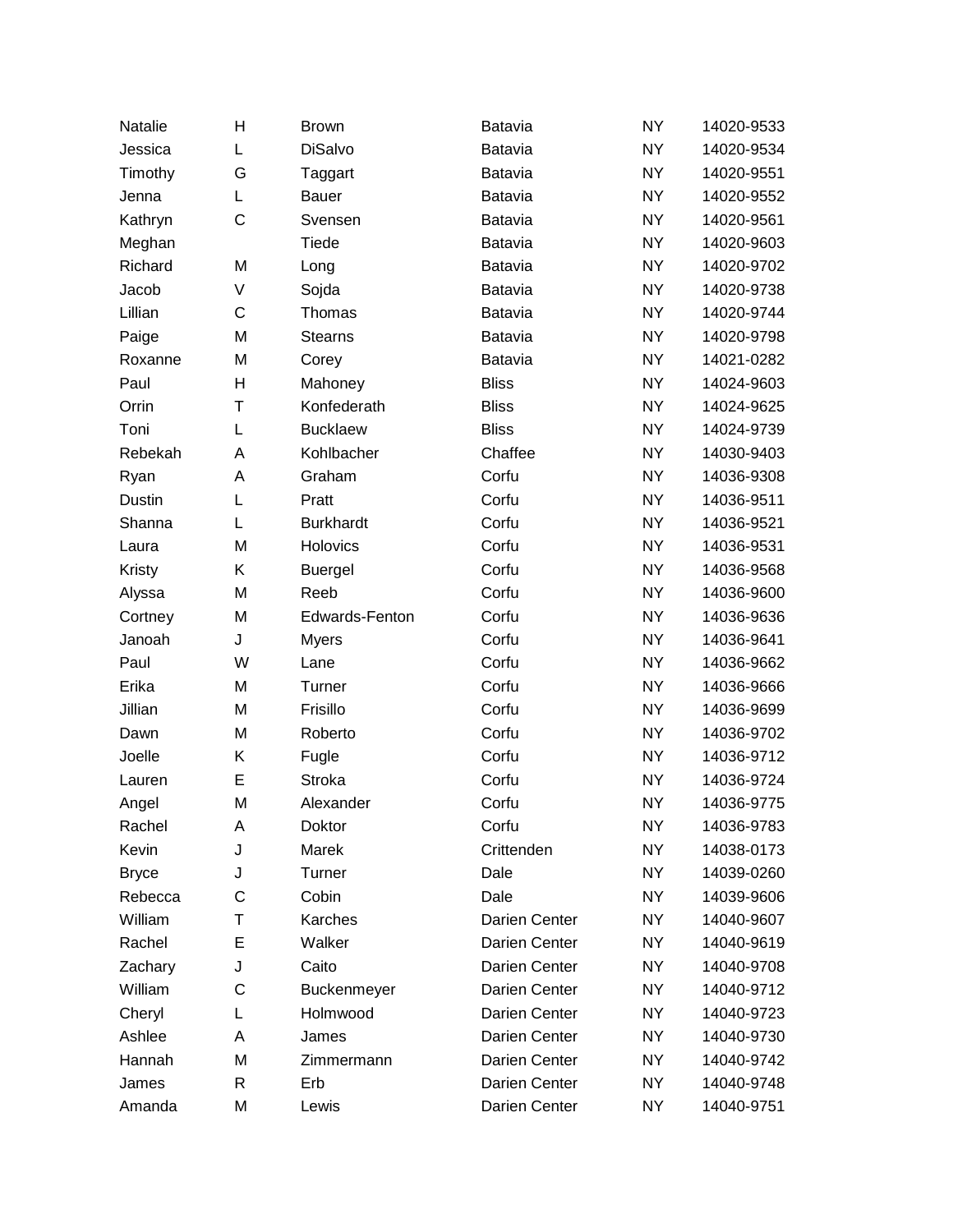| Matthew        | G            | Clark            | Darien Center | <b>NY</b> | 14040-9767 |
|----------------|--------------|------------------|---------------|-----------|------------|
| Carolyn        | $\mathsf{R}$ | <b>Baldwin</b>   | Darien Center | <b>NY</b> | 14040-9793 |
| Tika           | $\mathsf{R}$ | Isaacs           | Delevan       | <b>NY</b> | 14042-9652 |
| Ryan           | A            | Kersch           | Delevan       | <b>NY</b> | 14042-9684 |
| Laurie         | Α            | Gerstenslager    | Delevan       | <b>NY</b> | 14042-9717 |
| Cody           | Α            | Mapes            | Delevan       | <b>NY</b> | 14042-9745 |
| Amanda         | M            | Kuwik            | East Aurora   | <b>NY</b> | 14052-9546 |
| Autumn         | $\mathsf{R}$ | Atkinson         | East Bethany  | <b>NY</b> | 14054-9512 |
| Stephanie      | N            | Cyprus           | East Bethany  | <b>NY</b> | 14054-9602 |
| France         |              | Lippold          | East Bethany  | <b>NY</b> | 14054-9740 |
| Stephen        | L            | Johnson          | East Bethany  | <b>NY</b> | 14054-9757 |
| Adam           | L            | Miller           | East Bethany  | <b>NY</b> | 14054-9766 |
| Julliane       | N            | Ingalls          | East Bethany  | <b>NY</b> | 14054-9770 |
| Ethan          | J            | <b>Burns</b>     | East Pembroke | <b>NY</b> | 14056      |
| Chapin         | W            | Guthrie          | Elba          | <b>NY</b> | 14058-9505 |
| Tabitha        | $\mathbb S$  | Moreland         | Elba          | <b>NY</b> | 14058-9514 |
| Lauren         | D            | Hughes           | Elba          | <b>NY</b> | 14058-9733 |
| Kimberly       | Α            | O'Halloran       | Elba          | <b>NY</b> | 14058-9748 |
| Kory           | J            | Roblee           | Freedom       | <b>NY</b> | 14065-9760 |
| Kendyl         | G            | Glena            | Gasport       | <b>NY</b> | 14067-9280 |
| Rachel         | Α            | Diel             | Gasport       | <b>NY</b> | 14067-9363 |
| Cierra         | $\mathsf{R}$ | Samanka          | Gasport       | <b>NY</b> | 14067-9390 |
| Jennifer       | В            | Bognar           | Holland       | <b>NY</b> | 14080-9413 |
| Liza           | L            | Fischer          | Holland       | <b>NY</b> | 14080-9523 |
| Samantha       |              | Diehl            | Holland       | <b>NY</b> | 14080-9719 |
| Danielle       | E            | Kinney           | Java Village  | <b>NY</b> | 14083      |
| Debbie         | L            | Kinney           | Java Village  | <b>NY</b> | 14083      |
| Paula          | L            | McBeath          | Lockport      | <b>NY</b> | 14094-2535 |
| <b>Brianne</b> | E            | Strong           | Lockport      | <b>NY</b> | 14094-9462 |
| Kayla          | J            | Luckman          | Lyndonville   | <b>NY</b> | 14098-9601 |
| Caitlyn        |              | Anderson         | Lyndonville   | <b>NY</b> | 14098-9673 |
| Courtney       | Е            | <b>Hutchings</b> | Lyndonville   | <b>NY</b> | 14098-9749 |
| Gregory        | D            | Bow              | Lyndonville   | <b>NY</b> | 14098-9803 |
| Colleen        | Τ            | Davey            | Machias       | <b>NY</b> | 14101-9759 |
| Hailee         | M            | Bane             | Medina        | <b>NY</b> | 14103-1050 |
| Yaisa          | D            | <b>Burgos</b>    | Medina        | <b>NY</b> | 14103-1119 |
| Terra          | M            | Higgs            | Medina        | <b>NY</b> | 14103-1126 |
| Rochelle       | E            | Horner           | Medina        | <b>NY</b> | 14103-1138 |
| <b>Brandi</b>  | L            | Kruger           | Medina        | <b>NY</b> | 14103-1201 |
| Naghma         |              | Mustafa          | Medina        | <b>NY</b> | 14103-1229 |
| Paul           | A            | Suleski          | Medina        | <b>NY</b> | 14103-1248 |
| Amber          | M            | Mesita           | Medina        | <b>NY</b> | 14103-1258 |
| Ashley         | L            | Allen            | Medina        | <b>NY</b> | 14103-1300 |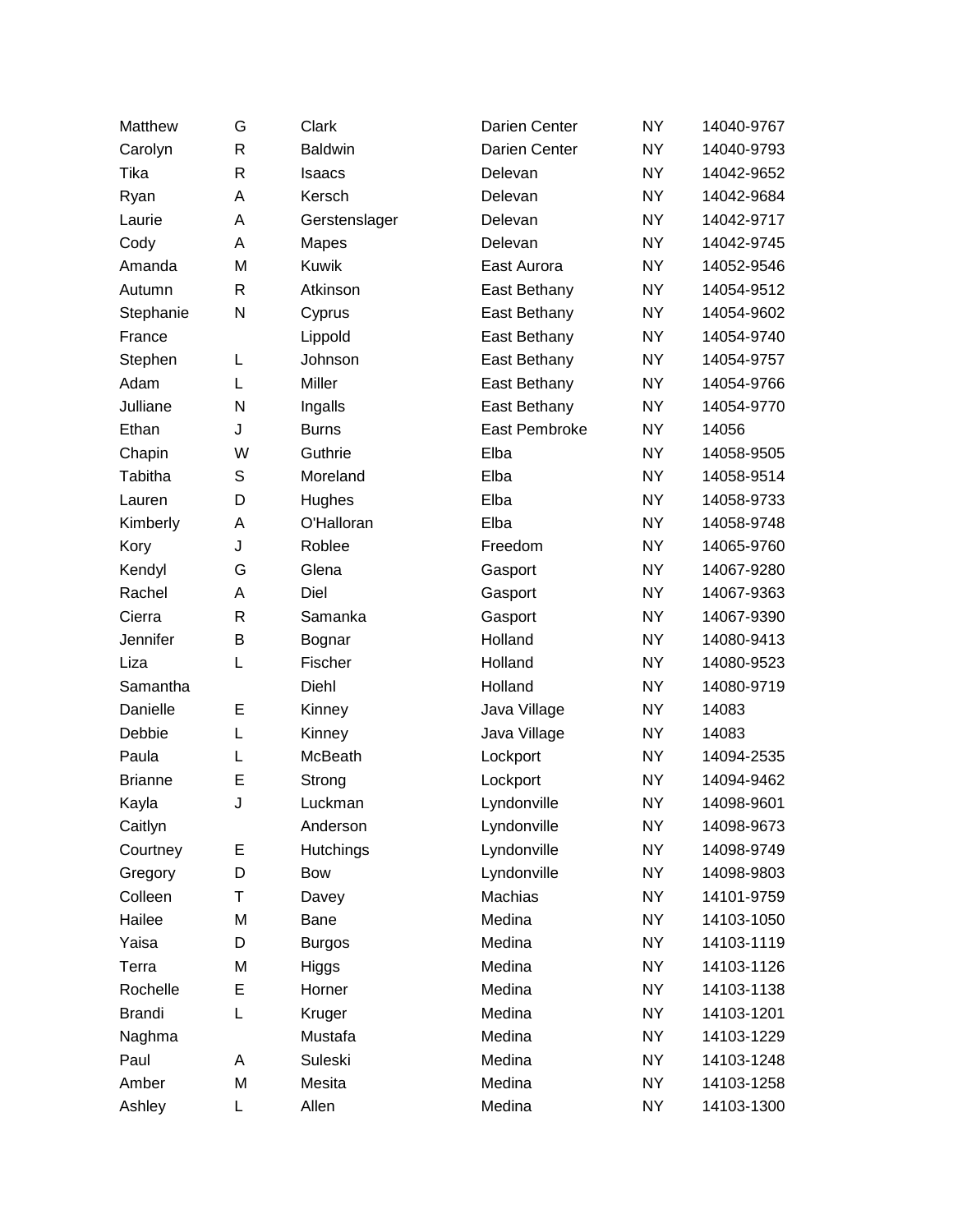| <b>Stuart</b>   | Е  | Durrant       | Medina      | <b>NY</b> | 14103-1406 |
|-----------------|----|---------------|-------------|-----------|------------|
| Grant           | M  | Irwin         | Medina      | <b>NY</b> | 14103-1601 |
| Allyson         | M  | Withey        | Medina      | <b>NY</b> | 14103-1604 |
| Kelsie          | L  | Withey        | Medina      | <b>NY</b> | 14103-1604 |
| <b>Brittney</b> | E  | Kiesinger     | Medina      | <b>NY</b> | 14103-1757 |
| Laurie          | J  | Dunn          | Medina      | <b>NY</b> | 14103-1846 |
| Heather         | D  | Cataldo       | Medina      | <b>NY</b> | 14103-9211 |
| Joshua          | W  | Olejniczak    | Medina      | <b>NY</b> | 14103-9434 |
| Deborah         | Г  | <b>Barnes</b> | Medina      | <b>NY</b> | 14103-9517 |
| Abygail         | M  | Anderson      | Medina      | <b>NY</b> | 14103-9543 |
| Charissa        | В  | Farnsworth    | Medina      | <b>NY</b> | 14103-9578 |
| Kalie           | L  | Curtin        | Medina      | <b>NY</b> | 14103-9594 |
| Alexander       | н  | Benson        | Medina      | <b>NY</b> | 14103-9685 |
| Samuel          | L  | Henry         | Medina      | <b>NY</b> | 14103-9706 |
| Devin           | E  | Erdle         | Medina      | <b>NY</b> | 14103-9736 |
| Daphne          | L  | Kroll         | Medina      | <b>NY</b> | 14103-9800 |
| <b>Brandon</b>  | J  | Dellario      | Middleport  | <b>NY</b> | 14105-1025 |
| Devin           | N  | Boardway      | Middleport  | <b>NY</b> | 14105-1221 |
| Carey           | А  | Drum          | Middleport  | <b>NY</b> | 14105-1223 |
| <b>Brigitte</b> | Α  | Schweigert    | Middleport  | <b>NY</b> | 14105-1326 |
| Michele         | L. | Sargent       | Middleport  | <b>NY</b> | 14105-9304 |
| Heidi           | А. | Schumacher    | Middleport  | <b>NY</b> | 14105-9648 |
| Andrew          | P  | Johnson       | Middleport  | <b>NY</b> | 14105-9681 |
| Krista          | M  | <b>Boyler</b> | Middleport  | <b>NY</b> | 14105-9712 |
| Michelle        | L. | Parker        | Middleport  | <b>NY</b> | 14105-9713 |
| Jonathan        | Α  | Slomba        | North       | Java      | <b>NY</b>  |
| Chelsey         | M  | Territo       | North       | Java      | <b>NY</b>  |
| Elizabeth       | M  | Coffey        | Oakfield    | <b>NY</b> | 14125-1011 |
| Trevor          | т  | Dayka         | Oakfield    | <b>NY</b> | 14125-1101 |
| Jordan          | Τ  | Ilacqua       | Oakfield    | <b>NY</b> | 14125-1104 |
| Richard         | S  | Schildwaster  | Oakfield    | <b>NY</b> | 14125-1119 |
| Stacy           |    | Martino       | Oakfield    | <b>NY</b> | 14125-9431 |
| Emily           | A  | <b>Bosse</b>  | Oakfield    | <b>NY</b> | 14125-9712 |
| Lindsey         | N  | Mullen        | Oakfield    | <b>NY</b> | 14125-9719 |
| Arielle         | E  | Thompson      | Oakfield    | <b>NY</b> | 14125-9749 |
| Sara            | E  | Read          | Oakfield    | <b>NY</b> | 14125-9762 |
| Lisa            | А. | Clark         | Oakfield    | <b>NY</b> | 14125-9790 |
| James           | M  | <b>Draper</b> | Orchard     | Park      | 14127-2659 |
| <b>Brooke</b>   | L  | Schery        | Pike        | <b>NY</b> | 14130      |
| Andrew          | D  | Eckert        | South Wales | <b>NY</b> | 14139-9708 |
| Rachel          | A  | Drenkhahn     | South       | Wales     | 14139-9747 |
| Rhonda          | C  | Cecala        | Springville | <b>NY</b> | 14141-1372 |
| Michelle        | V  | Orechwa       | Springville | <b>NY</b> | 14141-1374 |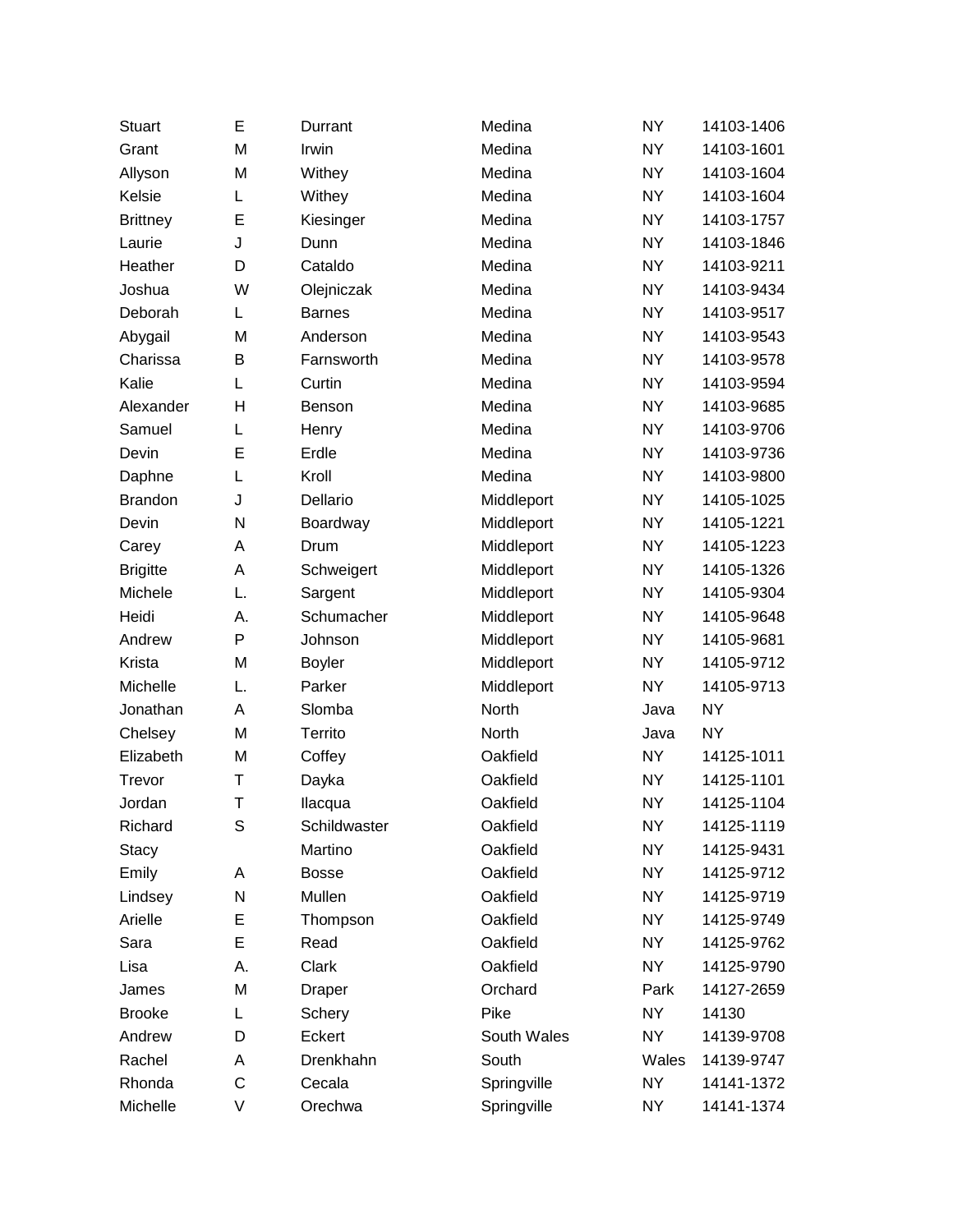| <b>Brian</b>    |              | Swank           | Springville        | <b>NY</b> | 14141-9201 |
|-----------------|--------------|-----------------|--------------------|-----------|------------|
| Derek           | P            | <b>Huck</b>     | Strykersville      | <b>NY</b> | 14145-9510 |
| Julia           | A            | Chojnacki       | Varysburg          | <b>NY</b> | 14167-9616 |
| <b>Derick</b>   | J            | <b>Meyers</b>   | Varysburg          | <b>NY</b> | 14167-9636 |
| Emmeline        | R            | Bagg            | Varysburg          | <b>NY</b> | 14167-9737 |
| Jake            | A            | <b>Becker</b>   | Varysburg          | <b>NY</b> | 14167-9761 |
| Luke            | G            | <b>Becker</b>   | Varysburg          | <b>NY</b> | 14167-9761 |
| Curtis          | D            | Kibler          | Varysburg          | <b>NY</b> | 14167-9782 |
| <b>Nickolas</b> | S            | Kowalski        | <b>West Valley</b> | <b>NY</b> | 14171-9703 |
| Rebecca         | J            | Klahn           | West Valley        | <b>NY</b> | 14171-9731 |
| Angela          | M            | Ghani           | <b>West Valley</b> | <b>NY</b> | 14171-9763 |
| Michael         | T            | Loggins         | <b>Buffalo</b>     | <b>NY</b> | 14218-3658 |
| Morgan          | L            | Buonanno        | Williamsville      | <b>NY</b> | 14221-7358 |
| Lindsay         | M            | Pawlikowski     | Williamsville      | <b>NY</b> | 14221-7418 |
| Samantha        | M            | Vogt            | <b>West Seneca</b> | <b>NY</b> | 14224-2319 |
| Sean            |              | Ellis           | <b>Buffalo</b>     | <b>NY</b> | 14224-4427 |
| Amanda          | M            | Scherer         | Cheektowaga        | <b>NY</b> | 14225-2726 |
| Taylor          | L            | <b>Schutt</b>   | Cheektowaga        | <b>NY</b> | 14225-4232 |
| Ashley          | E            | Arter           | <b>Buffalo</b>     | <b>NY</b> | 14228-1854 |
| Karen           | M            | Newcombe        | Albion             | <b>NY</b> | 14411      |
| Shannon         | J            | Gray            | Albion             | <b>NY</b> | 14411-1006 |
| Amanda          |              | Kime            | Albion             | <b>NY</b> | 14411-1233 |
| Leah            | E            | Mead            | Albion             | <b>NY</b> | 14411-1255 |
| Anjanette       |              | Jones-Cruz      | Albion             | <b>NY</b> | 14411-1327 |
| Amanda          | F            | Wolford         | Albion             | <b>NY</b> | 14411-1352 |
| James           | M            | Mapes           | Albion             | <b>NY</b> | 14411-1354 |
| Natalie         | $\mathsf{R}$ | Malanowski      | Albion             | <b>NY</b> | 14411-1359 |
| Cass            | E            | Dezarn          | Albion             | <b>NY</b> | 14411-1406 |
| Ashley          | L            | Pahura          | Albion             | <b>NY</b> | 14411-1406 |
| Robyn           | M            | Moore           | Albion             | <b>NY</b> | 14411-1505 |
| Rhonda          | L            | Parker          | Albion             | <b>NY</b> | 14411-1517 |
| Sierra          | F            | Freas           | Albion             | <b>NY</b> | 14411-9030 |
| Stephen         | L            | Preston         | Albion             | <b>NY</b> | 14411-9067 |
| Denise          | M            | Johnston-Burris | Albion             | <b>NY</b> | 14411-9136 |
| Ashley          |              | Van De Genachte | Albion             | <b>NY</b> | 14411-9152 |
| Gloria          | L            | Lear            | Albion             | <b>NY</b> | 14411-9167 |
| Garrett         | M            | Rustay          | Albion             | <b>NY</b> | 14411-9211 |
| Erica           | L            | Kingdollar      | Albion             | <b>NY</b> | 14411-9323 |
| Dane            | E            | Jochen          | Albion             | <b>NY</b> | 14411-9407 |
| <b>Brooke</b>   | A            | St. Pierre      | Albion             | <b>NY</b> | 14411-9415 |
| Haley           | M            | Watkins         | Albion             | <b>NY</b> | 14411-9507 |
| Angela          | M            | <b>Byers</b>    | Albion             | <b>NY</b> | 14411-9515 |
| Julie           | Α            | <b>Myers</b>    | Albion             | <b>NY</b> | 14411-9518 |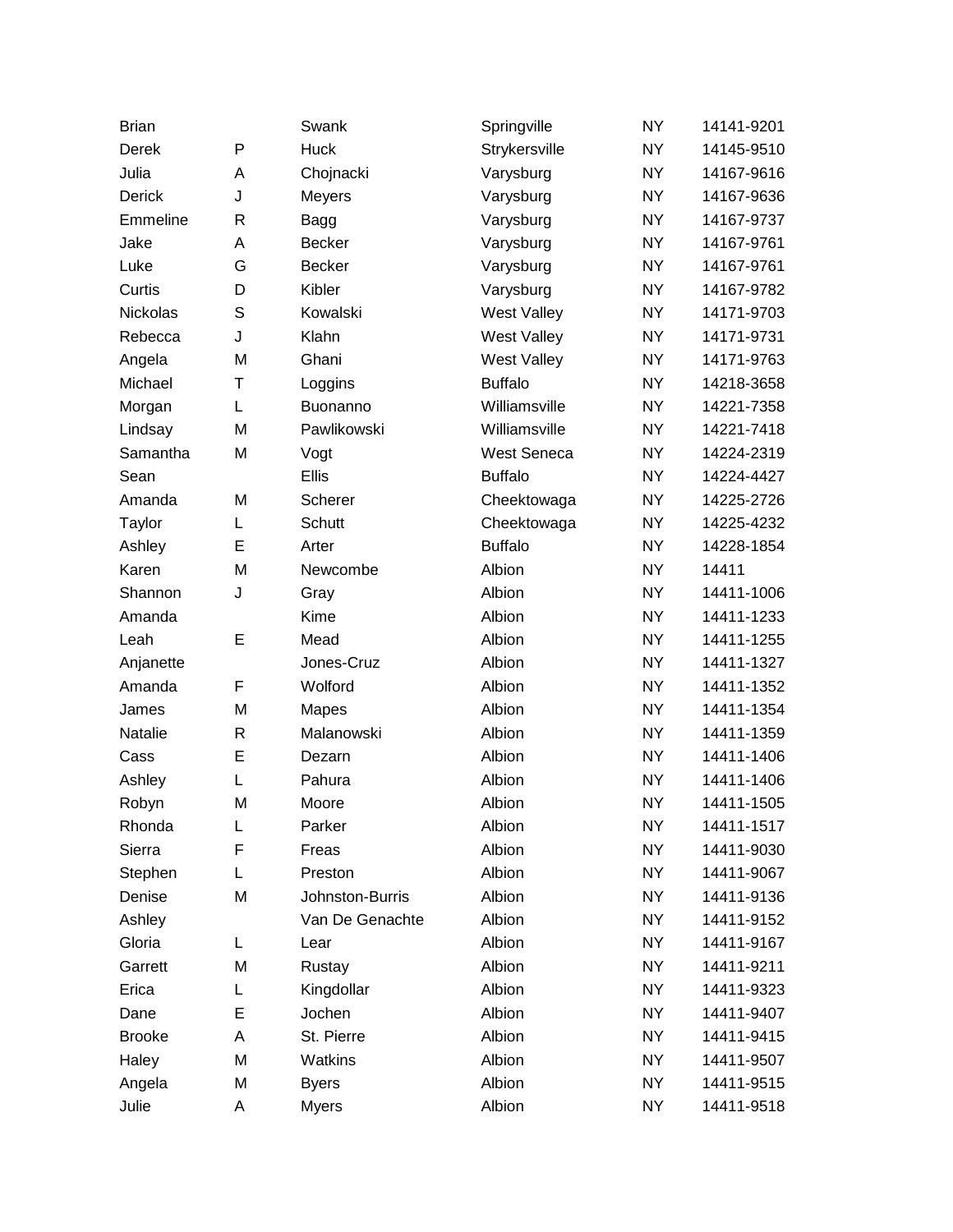| Tina            | M. | Wilkins          | Albion           | <b>NY</b> | 14411-9548 |
|-----------------|----|------------------|------------------|-----------|------------|
| Matthew         | Α  | Webster          | Albion           | <b>NY</b> | 14411-9616 |
| <b>Brian</b>    | M  | Albanese         | Albion           | <b>NY</b> | 14411-9703 |
| Jacki           |    | Mowers-Sciarabba | Albion           | <b>NY</b> | 14411-9739 |
| Rachel          | D  | Fracek           | Albion           | <b>NY</b> | 14411-9748 |
| Stephanie       | F  | Gerhardt         | Avon             | <b>NY</b> | 14414      |
| Kelsey          | E  | Temperato        | Avon             | <b>NY</b> | 14414-1109 |
| <b>Brenda</b>   | M  | Munzinger        | Avon             | <b>NY</b> | 14414-1212 |
| Lauren          | Α  | Straight         | Avon             | <b>NY</b> | 14414-1223 |
| Rebecca         | Α  | <b>Black</b>     | Avon             | <b>NY</b> | 14414-9525 |
| Annette         | Α  | <b>Buchanan</b>  | Avon             | <b>NY</b> | 14414-9544 |
| Joanna          | R  | <b>Stacy</b>     | Bergen           | <b>NY</b> | 14416-9424 |
| Melissa         | M  | LeSage           | Bergen           | <b>NY</b> | 14416-9501 |
| Kevin           | G  | Wall             | Bergen           | <b>NY</b> | 14416-9527 |
| Meghan          | Κ  | Smith            | Bergen           | <b>NY</b> | 14416-9529 |
| <b>Briana</b>   | L  | Strassner        | Bergen           | <b>NY</b> | 14416-9529 |
| Jeanette        | S  | Menzie           | Bergen           | <b>NY</b> | 14416-9573 |
| <b>Brittany</b> | L  | Schmitt          | Bergen           | <b>NY</b> | 14416-9604 |
| Miranda         | P  | Tardy            | Bergen           | <b>NY</b> | 14416-9746 |
| Elizabeth       | А  | Jarnot           | Bergen           | <b>NY</b> | 14416-9762 |
| Erik            | S  | Arend            | <b>Brockport</b> | <b>NY</b> | 14420      |
| Flor            | D  | Solis-Yepez      | <b>Brockport</b> | <b>NY</b> | 14420-1128 |
| Teresa          | Κ  | <b>Bennett</b>   | <b>Brockport</b> | <b>NY</b> | 14420-1149 |
| <b>Brandi</b>   | N  | <b>Baxter</b>    | <b>Brockport</b> | <b>NY</b> | 14420-2059 |
| Danen           |    | Danielak         | <b>Brockport</b> | <b>NY</b> | 14420-2405 |
| Melissa         | A  | Scheidt          | <b>Brockport</b> | <b>NY</b> | 14420-2659 |
| Heather         | M  | <b>Stevens</b>   | <b>Brockport</b> | <b>NY</b> | 14420-9459 |
| Nathaniel       | R  | Jenks            | <b>Brockport</b> | <b>NY</b> | 14420-9461 |
| Angelina        | L  | D'Amico          | <b>Brockport</b> | <b>NY</b> | 14420-9507 |
| Amber           | R  | Robson           | <b>Byron</b>     | <b>NY</b> | 14422      |
| Mary-Grace      | J  | Gabalski         | <b>Byron</b>     | <b>NY</b> | 14422-9414 |
| Tiffany         | M  | Harrington       | <b>Byron</b>     | <b>NY</b> | 14422-9500 |
| Richard         | А  | Lucas            | <b>Byron</b>     | <b>NY</b> | 14422-9516 |
| Arlene          | J  | Olmstead         | <b>Byron</b>     | <b>NY</b> | 14422-9544 |
| Morgan          | L  | <b>Midwick</b>   | <b>Byron</b>     | <b>NY</b> | 14422-9573 |
| Dakota          |    | Longhini         | <b>Byron</b>     | <b>NY</b> | 14422-9729 |
| Taylor          | J  | Gerber           | Caledonia        | <b>NY</b> | 14423-1007 |
| Gloria          | L  | Sherman          | Caledonia        | <b>NY</b> | 14423-1214 |
| Robert          | C  | Garland          | Caledonia        | <b>NY</b> | 14423-9583 |
| Sara            | J  | Bachmann         | Caledonia        | <b>NY</b> | 14423-9606 |
| Keri            | D  | Marean           | Caledonia        | <b>NY</b> | 14423-9751 |
| Nadine          | Κ  | Colbert          | Canandaigua      | <b>NY</b> | 14424-1013 |
| Molly           | М  | Fagan            | Castile          | <b>NY</b> | 14427      |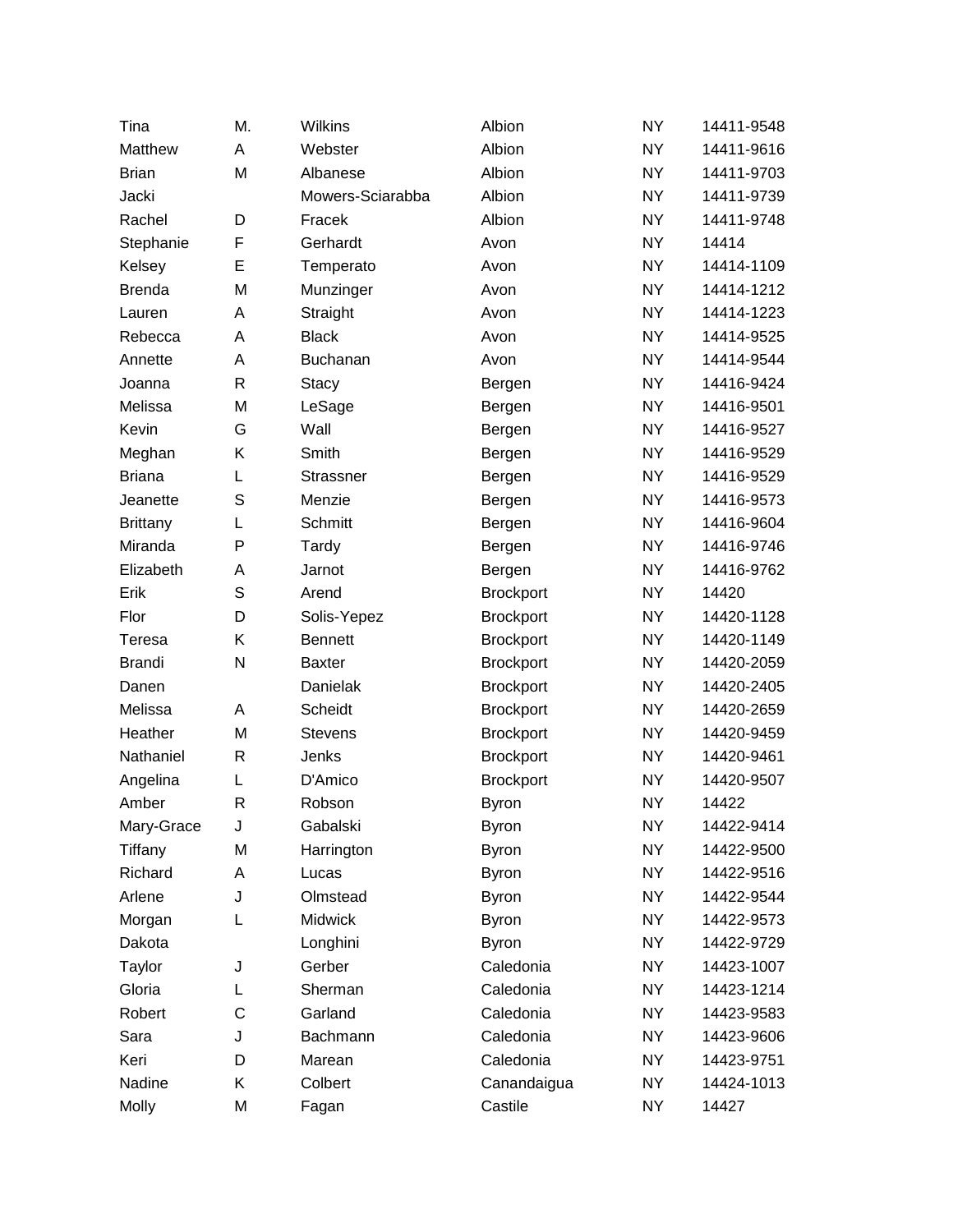| Jennifer        | M            | Elliott       | Castile        | <b>NY</b> | 14427-9527 |
|-----------------|--------------|---------------|----------------|-----------|------------|
| <b>Briana</b>   | L            | Dembinski     | Castile        | <b>NY</b> | 14427-9620 |
| Matthew         | P            | Gardner       | Castile        | <b>NY</b> | 14427-9643 |
| Angela          |              | Salzler       | Castile        | <b>NY</b> | 14427-9705 |
| Evan            | J            | Foos          | Churchville    | <b>NY</b> | 14428-9326 |
| Justin          | В            | Montagno      | Churchville    | <b>NY</b> | 14428-9345 |
| Christina       | M            | Adams         | Churchville    | <b>NY</b> | 14428-9416 |
| lan             | Τ            | Jessop        | Churchville    | <b>NY</b> | 14428-9504 |
| Elijah          | A            | Hardy         | Conesus        | <b>NY</b> | 14435-9592 |
| Alicia          | M            | Lawless       | Dansville      | <b>NY</b> | 14437-1002 |
| Jennifer        | Г            | Maylin        | Dansville      | <b>NY</b> | 14437-1154 |
| Peter           | J            | Donlon        | Dansville      | <b>NY</b> | 14437-1238 |
| Donna           | P            | Schmitz       | Dansville      | <b>NY</b> | 14437-1238 |
| Lori            | A            | Losey         | Dansville      | <b>NY</b> | 14437-1251 |
| Amy             | S            | Thomas        | Dansville      | <b>NY</b> | 14437-1253 |
| Tomasz          |              | Swiderek      | Dansville      | <b>NY</b> | 14437-1334 |
| Laura           | M            | Cornell       | Dansville      | <b>NY</b> | 14437-1407 |
| Devan           | E            | Adams         | Dansville      | <b>NY</b> | 14437-1452 |
| Karson          | Κ            | LaForce       | Dansville      | <b>NY</b> | 14437-1628 |
| Christopher     | M            | Scott         | Dansville      | <b>NY</b> | 14437-1644 |
| Jessi           | Lee          | <b>Briggs</b> | Dansville      | <b>NY</b> | 14437-1712 |
| Benjamin        | D            | Knights       | Dansville      | <b>NY</b> | 14437-1739 |
| Felicia         | E            | Holbrook      | Dansville      | <b>NY</b> | 14437-9023 |
| Anthony         | J            | Ciranni       | Dansville      | <b>NY</b> | 14437-9108 |
| <b>Brittany</b> | E            | Page          | Dansville      | <b>NY</b> | 14437-9154 |
| Paul            | M            | Pitre         | Dansville      | <b>NY</b> | 14437-9181 |
| Hilda           |              | Ziefel        | Dansville      | <b>NY</b> | 14437-9422 |
| Lacy            | S            | Hamsher       | Dansville      | <b>NY</b> | 14437-9560 |
| Jessica         | L            | Rudy          | Dansville      | <b>NY</b> | 14437-9589 |
| Kathi           | L            | <b>Blaise</b> | Dansville      | <b>NY</b> | 14437-9675 |
| Michael         | J            | Downey        | Dansville      | <b>NY</b> | 14437-9703 |
| Danielle        | M            | Oney          | Dansville      | <b>NY</b> | 14437-9781 |
| Aaron           | C            | Sabin         | East Rochester | <b>NY</b> | 14445-1800 |
| John            | $\mathsf{R}$ | Cyr           | Fairport       | <b>NY</b> | 14450-8813 |
| Renee           | E            | Bui           | Geneseo        | <b>NY</b> | 14454-1306 |
| Anna            | M            | Campbell      | Geneseo        | <b>NY</b> | 14454-9713 |
| Lynn            | M            | Kilgore       | Hamlin         | <b>NY</b> | 14464-9334 |
| Shelby          | M            | Wallenhorst   | Hamlin         | <b>NY</b> | 14464-9360 |
| Robin           | E            | Fitzgerald    | Hamlin         | <b>NY</b> | 14464-9504 |
| Sandy           | Κ            | Schicker      | Hamlin         | <b>NY</b> | 14464-9533 |
| Andrew          | J            | Gilfilian     | Hamlin         | <b>NY</b> | 14464-9552 |
| Christina       | M            | Conti-Yacono  | Hemlock        | <b>NY</b> | 14466-9718 |
| Steven          |              | Garwood       | Hemlock        | <b>NY</b> | 14466-9723 |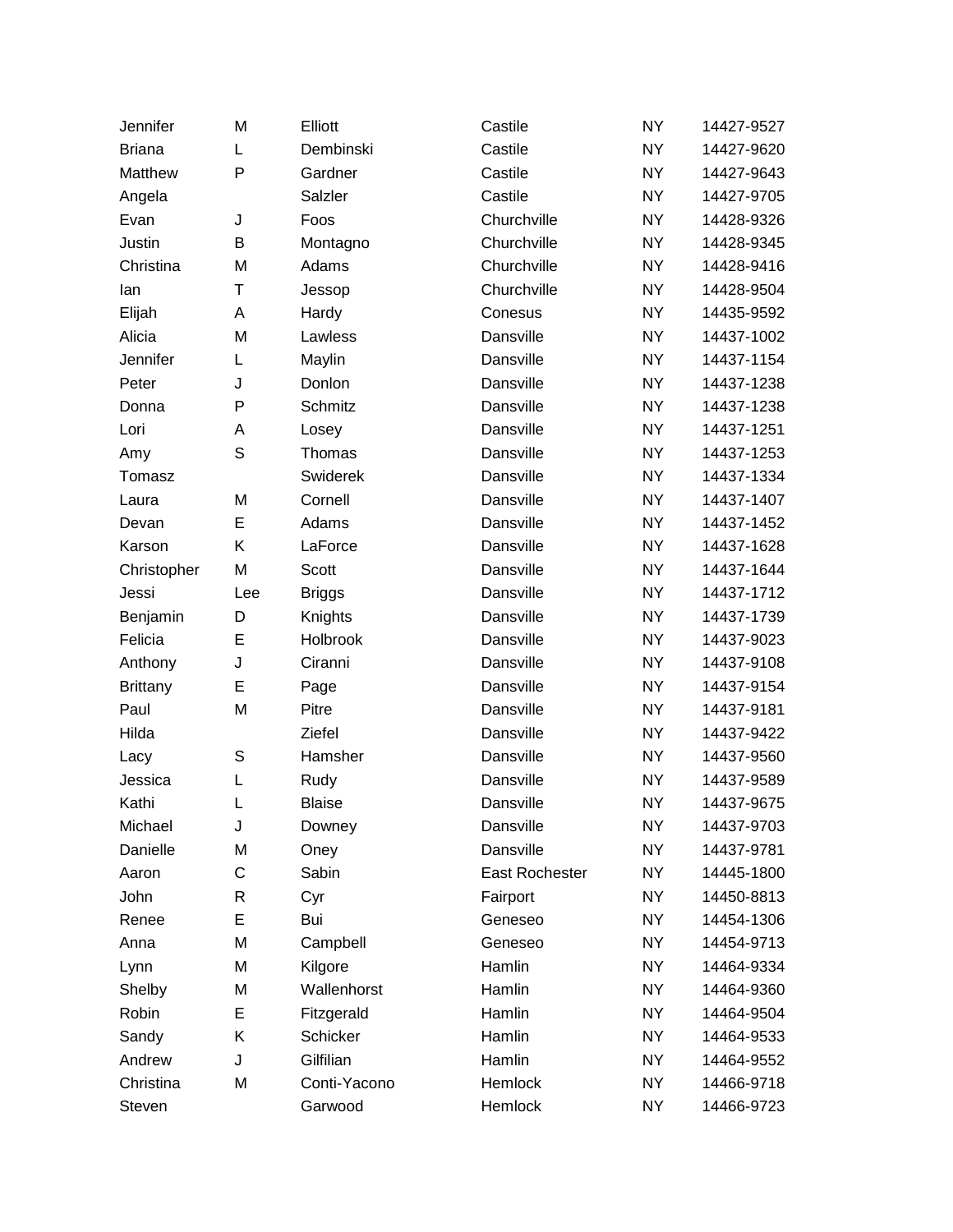| Natasha       | Г            | Drumgoole    | Henrietta         | <b>NY</b> | 14467-8820 |
|---------------|--------------|--------------|-------------------|-----------|------------|
| Kimberly      | M            | French       | Hilton            | <b>NY</b> | 14468-1303 |
| Carl          | R            | Lester       | <b>Bloomfield</b> | <b>NY</b> | 14469-9326 |
| Priscilla     | A            | <b>Hills</b> | Holley            | <b>NY</b> | 14470-1013 |
| Melissa       | Α            | Rohr         | Holley            | <b>NY</b> | 14470-1069 |
| Danielle      | J            | Fanton       | Holley            | <b>NY</b> | 14470-1100 |
| Marc          | Α            | Leasure      | Holley            | <b>NY</b> | 14470-1112 |
| Anthony       | M            | Penna        | Holley            | <b>NY</b> | 14470-9023 |
| Cynthia       | D            | Hansen       | Holley            | <b>NY</b> | 14470-9344 |
| Michael       | Τ            | Smith        | Holley            | <b>NY</b> | 14470-9715 |
| Lindsay       | N            | Smith        | Holley            | <b>NY</b> | 14470-9723 |
| Jenna         | $\mathsf{R}$ | Livezey      | Holley            | <b>NY</b> | 14470-9768 |
| Nina          | F            | Close        | Honeoye Falls     | <b>NY</b> | 14472-1302 |
| Heidi         | Α            | Asarese      | Honeoye Falls     | <b>NY</b> | 14472-9783 |
| Taylor        | L            | Schultz      | Kendall           | <b>NY</b> | 14476      |
| Amy           | L            | Mattison     | Kendall           | <b>NY</b> | 14476-9728 |
| Desiree       | $\mathsf{C}$ | Snyder       | Kent              | <b>NY</b> | 14477      |
| Amber         | B            | Chichester   | Leicester         | <b>NY</b> | 14481-9739 |
| Matthew       | W            | Yacuzzo      | LeRoy             | <b>NY</b> | 14482-1001 |
| Shelbi        | N            | O'Geen       | LeRoy             | <b>NY</b> | 14482-1014 |
| Denise        | J            | Simcick      | LeRoy             | <b>NY</b> | 14482-1021 |
| Corrie        | $\mathsf{R}$ | Doeller      | LeRoy             | <b>NY</b> | 14482-1022 |
| Jacob         | $\mathsf{R}$ | Syracuse     | LeRoy             | <b>NY</b> | 14482-1106 |
| Michele       | M            | Rast         | LeRoy             | <b>NY</b> | 14482-1225 |
| Connie        | Г            | Harper       | LeRoy             | <b>NY</b> | 14482-1333 |
| Conor         |              | Tomaszewski  | LeRoy             | <b>NY</b> | 14482-1402 |
| <b>Brenda</b> | J            | Sheflin      | LeRoy             | <b>NY</b> | 14482-1507 |
| Katie         | L            | Bonacquisti  | LeRoy             | <b>NY</b> | 14482-1517 |
| Kristi        | L            | Miller       | LeRoy             | <b>NY</b> | 14482-8918 |
| Lindsay       | M            | Snyder       | LeRoy             | <b>NY</b> | 14482-8931 |
| Karen         | E            | <b>Bisig</b> | LeRoy             | <b>NY</b> | 14482-8954 |
| Heather       | L            | Schroeder    | LeRoy             | <b>NY</b> | 14482-8957 |
| Michelle      | L            | <b>Riggs</b> | LeRoy             | <b>NY</b> | 14482-8966 |
| Jordan        | В            | Tillotson    | LeRoy             | <b>NY</b> | 14482-8980 |
| Kevin         | J            | Callahan     | LeRoy             | NY.       | 14482-9357 |
| Donald        | Ρ.           | Kahm         | LeRoy             | <b>NY</b> | 14482-9502 |
| Heather       | M            | Gillette     | Lima              | <b>NY</b> | 14485-9419 |
| Lisajo        | J            | Keeler       | Lima              | <b>NY</b> | 14485-9420 |
| Joshua        | D            | Grout        | Lima              | <b>NY</b> | 14485-9719 |
| Elizabeth     | Α            | Flanagan     | Livonia           | <b>NY</b> | 14487-9554 |
| Erica         | M            | Klein        | Livonia           | <b>NY</b> | 14487-9781 |
| Mary          | Н            | Shaw         | Lyons             | <b>NY</b> | 14489-1522 |
| Joseph        | R            | Lubanski     | Macedon           | NY        | 14502-8701 |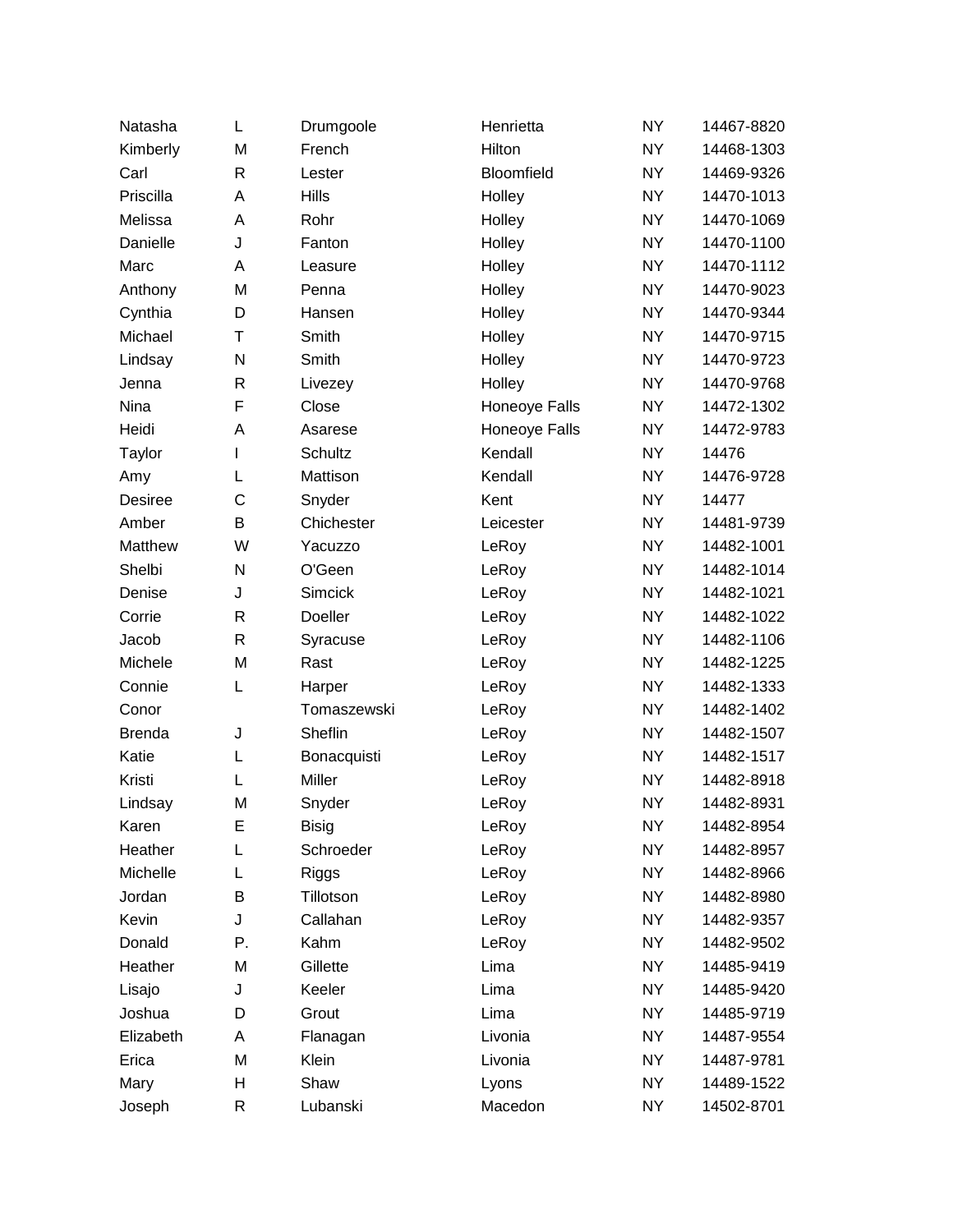| David           | т  | Ellsworth      | Macedon               | <b>NY</b> | 14502-8916 |
|-----------------|----|----------------|-----------------------|-----------|------------|
| Alexander       | L  | Matagne        | <b>Mount Morris</b>   | <b>NY</b> | 14510      |
| Nicholas        | M  | Faulds         | <b>Mount Morris</b>   | <b>NY</b> | 14510-9564 |
| Amanda          | Κ  | Hart           | North Chili           | <b>NY</b> | 14514-1150 |
| <b>Briana</b>   |    | Peterson       | North Chili           | <b>NY</b> | 14514-9748 |
| <b>Brittany</b> | Г  | Ressler        | Nunda                 | <b>NY</b> | 14517      |
| Tammy           | L. | Reniff         | Nunda                 | <b>NY</b> | 14517-9400 |
| Patrick         | W  | Reichard       | Nunda                 | <b>NY</b> | 14517-9652 |
| Lauren          | M  | Donovan        | Nunda                 | <b>NY</b> | 14517-9692 |
| Heidi           | Α  | Spateholts     | Nunda                 | <b>NY</b> | 14517-9707 |
| Korey           | F  | Gillen         | Nunda                 | <b>NY</b> | 14517-9763 |
| Thomas          | A  | Coates         | Nunda                 | <b>NY</b> | 14517-9791 |
| Lacey           | Τ  | Krager         | Palmyra               | <b>NY</b> | 14522-1023 |
| Jacquelyn       |    | Von Sanden     | Pavilion              | <b>NY</b> | 14525      |
| Patricia        | Α  | <b>Brown</b>   | Pavilion              | <b>NY</b> | 14525-9511 |
| Trevor          | L  | Berkemeier     | Pavilion              | <b>NY</b> | 14525-9737 |
| Charles         | E  | Janes          | Pavilion              | <b>NY</b> | 14525-9750 |
| Casey           | J  | Sherman        | Pavilion              | <b>NY</b> | 14525-9766 |
| Robbie          | J  | Hamilton       | Penn Yan              | <b>NY</b> | 14527-1010 |
| <b>Brittany</b> | R  | Irish          | Perry                 | <b>NY</b> | 14530      |
| Ethan           | M  | Fitch          | Perry                 | <b>NY</b> | 14530-0034 |
| Kelly           | L  | <b>Simkins</b> | Perry                 | <b>NY</b> | 14530-1038 |
| Jenna           | H  | Zintel         | Perry                 | <b>NY</b> | 14530-1128 |
| Rachel          | M  | Van Duser      | Perry                 | <b>NY</b> | 14530-1331 |
| Catharine       | O  | Campbell       | Perry                 | <b>NY</b> | 14530-1334 |
| Mariah          |    | Pierrot        | Perry                 | <b>NY</b> | 14530-1516 |
| Michelle        | L  | Chamberlain    | Perry                 | <b>NY</b> | 14530-9509 |
| Allysa          | M  | Hart           | Perry                 | <b>NY</b> | 14530-9621 |
| Amanda          | L  | Huff           | Perry                 | <b>NY</b> | 14530-9720 |
| Sarah           | А  | Trathen        | Piffard               | <b>NY</b> | 14533-9729 |
| Margaret        | A  | Mott           | Piffard               | <b>NY</b> | 14533-9785 |
| Juliana         |    | Holbrook       | Pittsford             | <b>NY</b> | 14534-3429 |
| Rischandra      | L  | Smith          | Portageville          | <b>NY</b> | 14536      |
| Megan           | E  | Milroy         | Portageville          | <b>NY</b> | 14536-9612 |
| William         | P  | Davin          | Rush                  | <b>NY</b> | 14543-9792 |
| Timothy         | J  | Vellekoop      | Scottsville           | <b>NY</b> | 14546-1017 |
| Justin          | M  | Winters        | Scottsville           | <b>NY</b> | 14546-9784 |
| Sara            | E  | Stabley        | Silver Lake           | <b>NY</b> | 14549      |
| Emily           | S  | Howard         | <b>Silver Springs</b> | <b>NY</b> | 14550-0029 |
| Zachary         | C  | Sackett        | <b>Silver Springs</b> | <b>NY</b> | 14550-9704 |
| Heidi           | M  | Ferry          | <b>Silver Springs</b> | <b>NY</b> | 14550-9773 |
| Kelly           | А  | Rogers         | <b>Silver Springs</b> | <b>NY</b> | 14550-9779 |
| Julie           | R  | Downs          | South Byron           | <b>NY</b> | 14557      |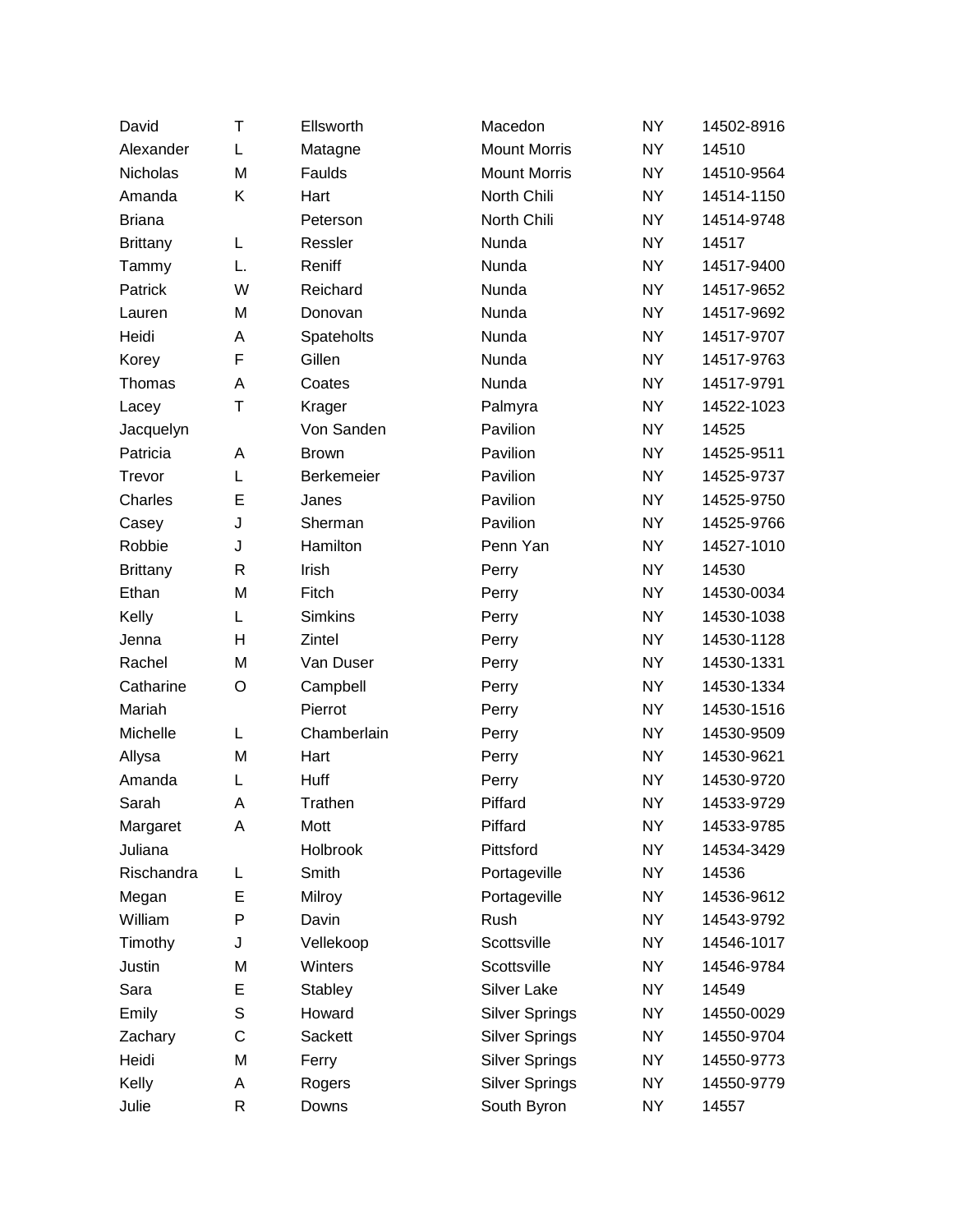| Halle         | R           | Davalos        | South Byron | <b>NY</b> | 14557-9800 |
|---------------|-------------|----------------|-------------|-----------|------------|
| Devir         |             | Gesell         | Spencerport | <b>NY</b> | 14559-1039 |
| Amanda        | $\mathbb S$ | Trzcinski      | Spencerport | <b>NY</b> | 14559-1205 |
| Tibreya       | N           | Grace          | Spencerport | <b>NY</b> | 14559-2173 |
| Rebecca       | M           | Messore        | Spencerport | <b>NY</b> | 14559-2219 |
| Caleb         | B           | Thompson       | Spencerport | <b>NY</b> | 14559-2219 |
| Noah          |             | <b>Bixby</b>   | Spencerport | <b>NY</b> | 14559-9520 |
| Jordan        |             | McElligott     | Spencerport | <b>NY</b> | 14559-9581 |
| <b>Bryan</b>  | D           | Gleason        | Spencerport | <b>NY</b> | 14559-9721 |
| Susan         |             | Perez          | Spencerport | <b>NY</b> | 14559-9760 |
| Allyson       | D           | Forbes         | Victor      | <b>NY</b> | 14564-9558 |
| Jennifer      | L           | Fladie         | Warsaw      | <b>NY</b> | 14569      |
| Chelsea       | L           | Aldrich        | Warsaw      | <b>NY</b> | 14569-1313 |
| Cheyanne      | S           | Bernard        | Warsaw      | <b>NY</b> | 14569-1544 |
| Randy         | E           | Todd           | Warsaw      | <b>NY</b> | 14569-9512 |
| Maghon        | E           | <b>Barkley</b> | Warsaw      | <b>NY</b> | 14569-9523 |
| Shalyn        | L           | Zak            | Warsaw      | <b>NY</b> | 14569-9549 |
| <b>Brandt</b> | T           | Beckstrand     | Warsaw      | <b>NY</b> | 14569-9729 |
| Tessa         | Κ           | Hendershott    | Warsaw      | <b>NY</b> | 14569-9744 |
| Carmela       | L           | Allen          | Waterport   | <b>NY</b> | 14571-0109 |
| Garrett       | J           | Heale          | Waterport   | <b>NY</b> | 14571-9718 |
| Jamie         | L           | Barbour        | Waterport   | <b>NY</b> | 14571-9761 |
| Alexander     | P           | Chevier        | Waterport   | <b>NY</b> | 14571-9774 |
| Chelsea       | L           | Kenward        | Waterport   | <b>NY</b> | 14571-9789 |
| Veronica      | G           | Gauer          | Wayland     | <b>NY</b> | 14572-9339 |
| Alyssa        | J           | Kimbel         | Wayland     | <b>NY</b> | 14572-9393 |
| Noelle        | C           | Marinilli      | Wayland     | <b>NY</b> | 14572-9419 |
| Nancy         | Κ           | Yeoman         | Wayland     | <b>NY</b> | 14572-9427 |
| Marissa       | M           | O'Neal         | Wayland     | <b>NY</b> | 14572-9517 |
| Nina          | M           | Carey          | Wayland     | <b>NY</b> | 14572-9727 |
| Trevor        | J           | <b>Diffin</b>  | Wyoming     | <b>NY</b> | 14591      |
| Damien        | M           | Joy            | Wyoming     | <b>NY</b> | 14591      |
| Laura         | В           | Yuhnke         | Wyoming     | <b>NY</b> | 14591-9543 |
| Maura         | J           | Cupicha        | Wyoming     | <b>NY</b> | 14591-9725 |
| Jennifer      | E           | Katona         | Rochester   | <b>NY</b> | 14606-4358 |
| <b>Brynda</b> | M           | Manigault      | Rochester   | <b>NY</b> | 14608-1205 |
| Jennifer      | M           | Miller         | Rochester   | <b>NY</b> | 14608-2297 |
| Alisa         | G           | Chinelli       | Rochester   | <b>NY</b> | 14609-1534 |
| Angela        | J           | Spikes         | Rochester   | <b>NY</b> | 14609-3909 |
| Kafia         | J           | Abdoch         | Rochester   | <b>NY</b> | 14609-4342 |
| Vonceial      | J           | Walton         | Rochester   | <b>NY</b> | 14611-2620 |
| Taylor        | M           | <b>Baker</b>   | Rochester   | <b>NY</b> | 14611-2918 |
| Morgan        | E           | Haude          | Rochester   | <b>NY</b> | 14612-2280 |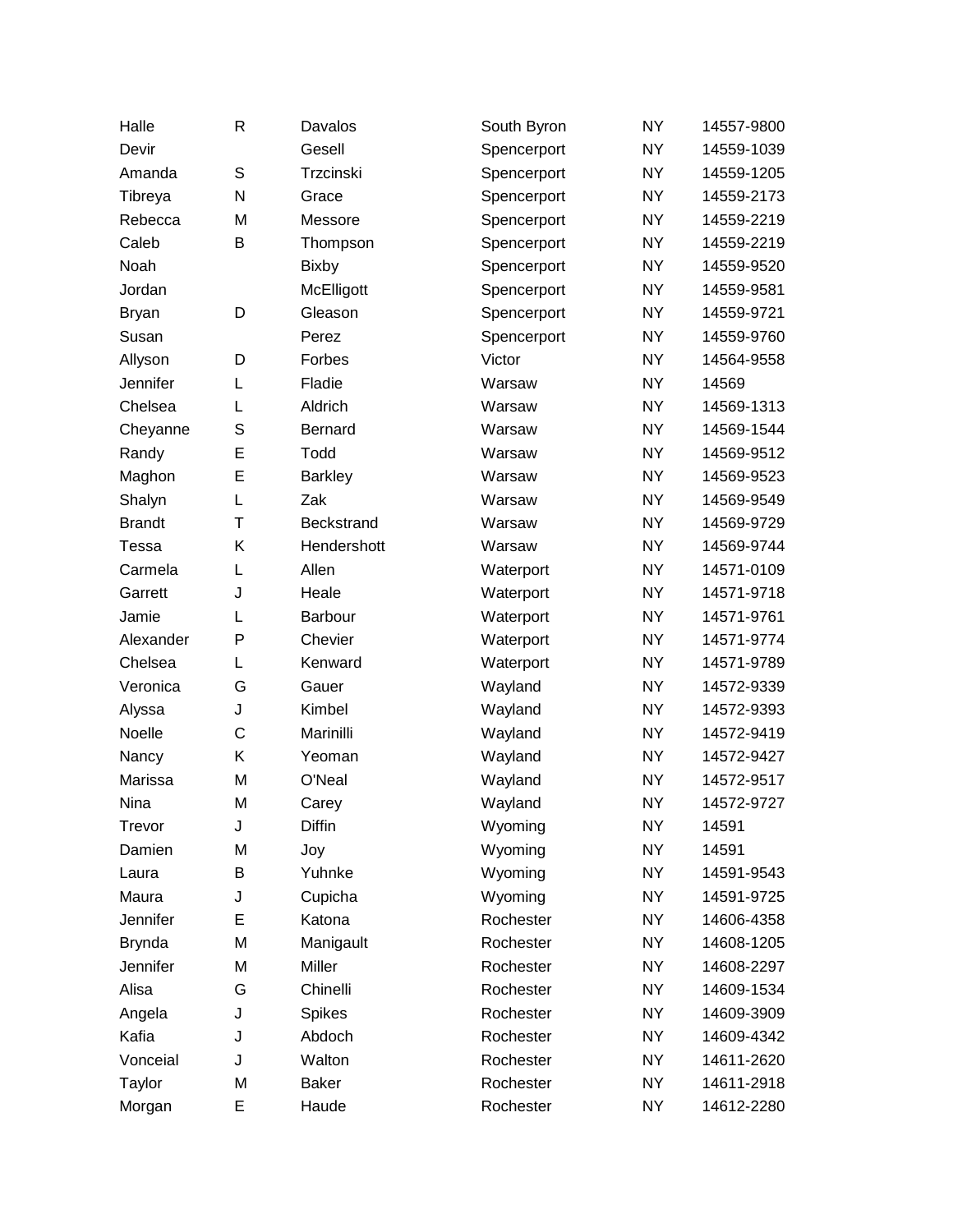| Troy           | R            | Pakusch           | Rochester             | <b>NY</b> | 14612-2281 |
|----------------|--------------|-------------------|-----------------------|-----------|------------|
| Stephan        | J            | Derefinko         | Rochester             | <b>NY</b> | 14612-2811 |
| Heather        |              | <b>Drake</b>      | Rochester             | <b>NY</b> | 14612-4202 |
| Marko          |              | Crepulja          | Rochester             | <b>NY</b> | 14612-5757 |
| Rachael        | P            | <b>Nichols</b>    | Rochester             | <b>NY</b> | 14615      |
| Darrell        | D            | <b>Bittle</b>     | Rochester             | <b>NY</b> | 14615-2053 |
| Kristina       |              | Herman            | Rochester             | <b>NY</b> | 14615-2353 |
| Susannah       | M            | Orr               | Rochester             | <b>NY</b> | 14620-2837 |
| David          | J            | Haus              | Rochester             | <b>NY</b> | 14621-2930 |
| Samantha       |              | Teeboon           | Rochester             | <b>NY</b> | 14622-1734 |
| Raquel         |              | Goff              | Rochester             | <b>NY</b> | 14623-4288 |
| Catherine      | L            | <b>Entress</b>    | Rochester             | <b>NY</b> | 14624-1035 |
| Rylea          | M            | Ehrhardt          | Rochester             | <b>NY</b> | 14624-1036 |
| Bethany        | $\mathsf{R}$ | Frate             | Rochester             | <b>NY</b> | 14624-1067 |
| Emily          | M            | Blondell          | Rochester             | <b>NY</b> | 14624-1231 |
| Joseph         | A            | Seaver            | Rochester             | <b>NY</b> | 14624-1403 |
| Samantha       | Е            | Sicienski         | Rochester             | <b>NY</b> | 14624-1907 |
| Kerry          | L            | McPherson         | Rochester             | <b>NY</b> | 14624-2022 |
| Emily          | P            | Jackson           | Rochester             | <b>NY</b> | 14624-2457 |
| <b>Brandon</b> | D            | Manley            | Rochester             | <b>NY</b> | 14624-3618 |
| Leah           | G            | Staley            | Rochester             | <b>NY</b> | 14624-4043 |
| Tricia         | L            | Cooke             | Rochester             | <b>NY</b> | 14624-4409 |
| Kevin          | J            | Fuller            | Rochester             | <b>NY</b> | 14626-1244 |
| Shavonne       | D            | Jones             | Rochester             | <b>NY</b> | 14626-3930 |
| Priscilla      | $\mathsf{R}$ | Behen             | Caneadea              | <b>NY</b> | 14717-8706 |
| Melissa        |              | Halbach           | Fillmore              | <b>NY</b> | 14735-8608 |
| Ashley         | M            | <b>Ricketts</b>   | Fillmore              | <b>NY</b> | 14735-8663 |
| Aurora         | L            | Wzientek          | Fillmore              | <b>NY</b> | 14735-8690 |
| William        | S            | Green             | Fillmore              | <b>NY</b> | 14735-8695 |
| Lyndsey        | M            | Thomas            | Fillmore              | <b>NY</b> | 14735-8700 |
| Shea           | L            | Giardini          | Olean                 | <b>NY</b> | 14760-3426 |
| Kelly          | Α            | Wetherby          | Olean                 | <b>NY</b> | 14760-9644 |
| Michelle       | R            | Nagle             | Randolph              | <b>NY</b> | 14772-9622 |
| <b>Stacy</b>   | L            | Higby-Nightingale | Richburg              | <b>NY</b> | 14774-0048 |
| Shannon        | M            | <b>Burdick</b>    | <b>Alfred Station</b> | NY.       | 14803-9751 |
| Benjamin       | L.           | <b>Berry</b>      | <b>Alfred Station</b> | <b>NY</b> | 14803-9784 |
| Kathleen       | M            | Conklin           | Almond                | NY.       | 14804-0103 |
| Autumn         | N            | <b>Bendzus</b>    | Atlanta               | <b>NY</b> | 14808      |
| Allyssa        | M            | Holmes            | Atlanta               | NY.       | 14808-9726 |
| John           | F            | Palladino         | Avoca                 | <b>NY</b> | 14809-9735 |
| Tyler          | L            | <b>Brown</b>      | <b>Belmont</b>        | NY        | 14813-9783 |
| Amy            | J            | Lamphier          | Cohocton              | <b>NY</b> | 14826-9684 |
| Leah           | S            | Perry             | Dundee                | NY        | 14837-9792 |